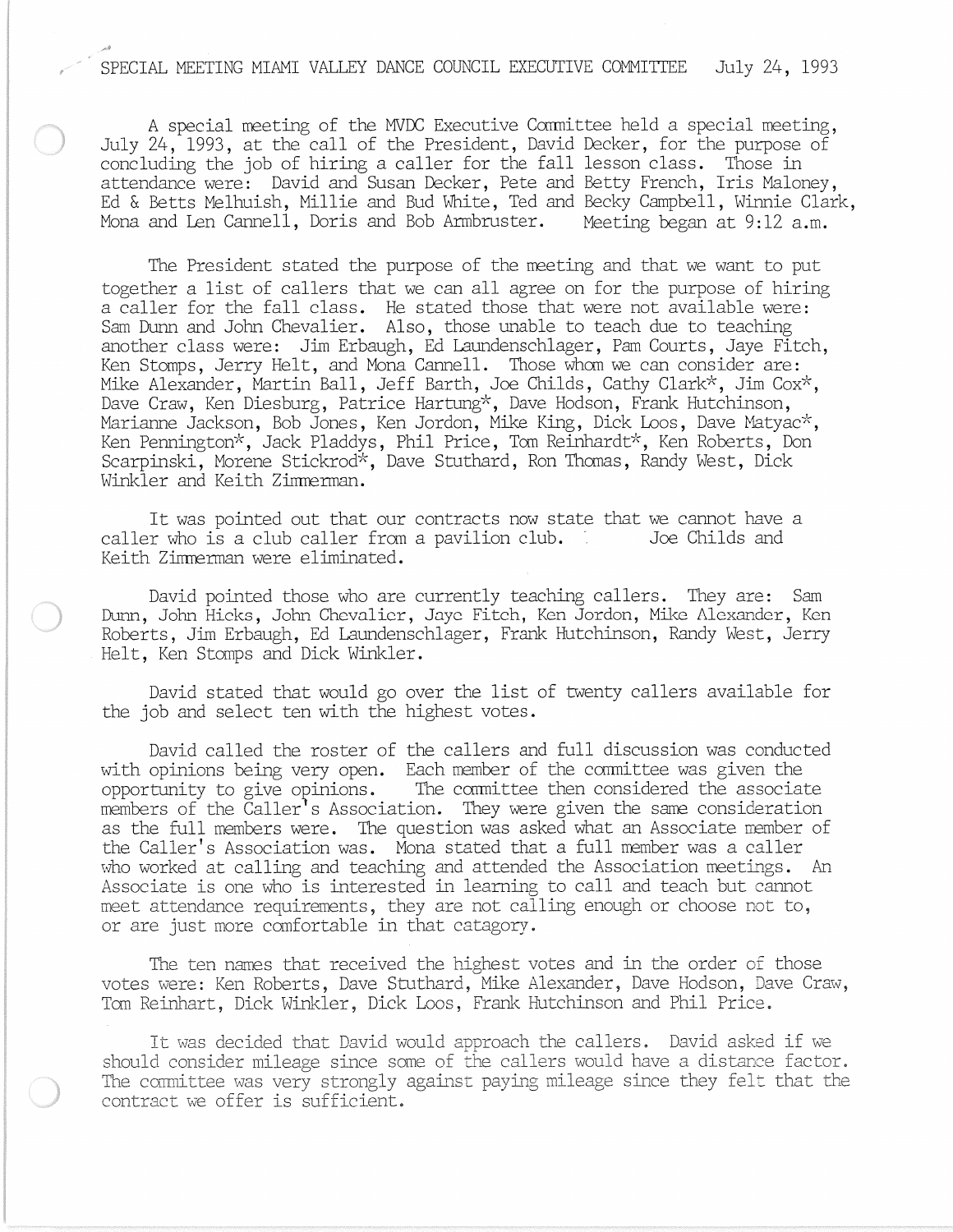"The Treasurer was asked what contract we offered. Pete stated that we offer the 'teacher \$560. for 14 weeks for up to ten paid couples. For all persons in excess of this number they will receive 80% of all fee monies paid. That averages out to about \$40. per week. Pete then stated that the contract for Mainstream and Plus had all the same stipulations except the contracts were for 12 weeks and the fee paid will be \$480.

The committee recommended that we keep the list of callers drawn up today in case we might need a caller to fill in or something should happen.

David stated that he wanted everything that was said at this meeting to be confidential and that he will get started on obtaining our teacher right away.

The question arose who would be co-signing the contract since we have a vacancy in the office of Vice-President. It was decided that Ed Melhuish would co-sign.

David stated that due to the vacancy in the Vice-President's office, the members of the Executive Committee would have to run "Summer Plus" until that office can be filled. He stated we really needed two couples to run it properly. Dates and people filling those dates are: July 26: Ed Melhuish and the Whites; August 2: Betts Melhuish and the Whites; August 9: the Maloneys and the Whites; August 16: the Maloneys and the Armbrusters; August 23: the Whites and the Melhuish's. It was pointed out that the Vice-President is supposed to run the lesson class, but there isn't any reason why he could not appoint a manager. It was felt that some rules should be put into writing about running the lesson class.

David announced that the next Executive Committee meeting will be August 28. David also wanted to cover the lesson class in the event we still do not have a vicepresident by that time. Lesson class starts September 13. David and Susan and the Armbrusters will be present. David stated that the next council meeting will be September 14 and we hope to have a vice-president naninee ready at that time.

Ed Melhuish said that he would like to change the lesson class so that there would be no graduation until after the students had canpleted plus lessons. A discussion followed concerning having a mainstream graduation and the passing out of name tags by pavilion clubs, and whether or not we should have parties. The committee felt that there should be an outline concerning the policies of the lesson class (in regard to angels and the passing out 'of name tags) and an outline given to angels concerning their behavior. Betty French moved that we have a graduation per se after each program has ended and pass out certificates and have a party. Further, we should give students a list of clubs Where they can dance. The motion was seconded. There was discussion. The motion carried.

It was discussed that there was nothing written down with explicit instructions for the vice-president concerning lesson class. Betty French made the motion that a ccmnittee be appointed to do that. The motion was seconded. There was discussion. The motion carried. The President appointed a committee. They are: Mona Cannell, Betts Melhuish and Jo Bonnell .

. Ed Melhuish moved that we set up listing the conditions for dancers wishing to angel the lesson class and that the dancers sign it. The motion was seconded. There was discussion. The motion carriec. Further, it was requested that a letter be sent to all of last year's lesson class members asking them to come back and angel. There was a committee appointed by the President to do this. There are: Ted and Becky Campbell and Ed Melhuish.

-2-